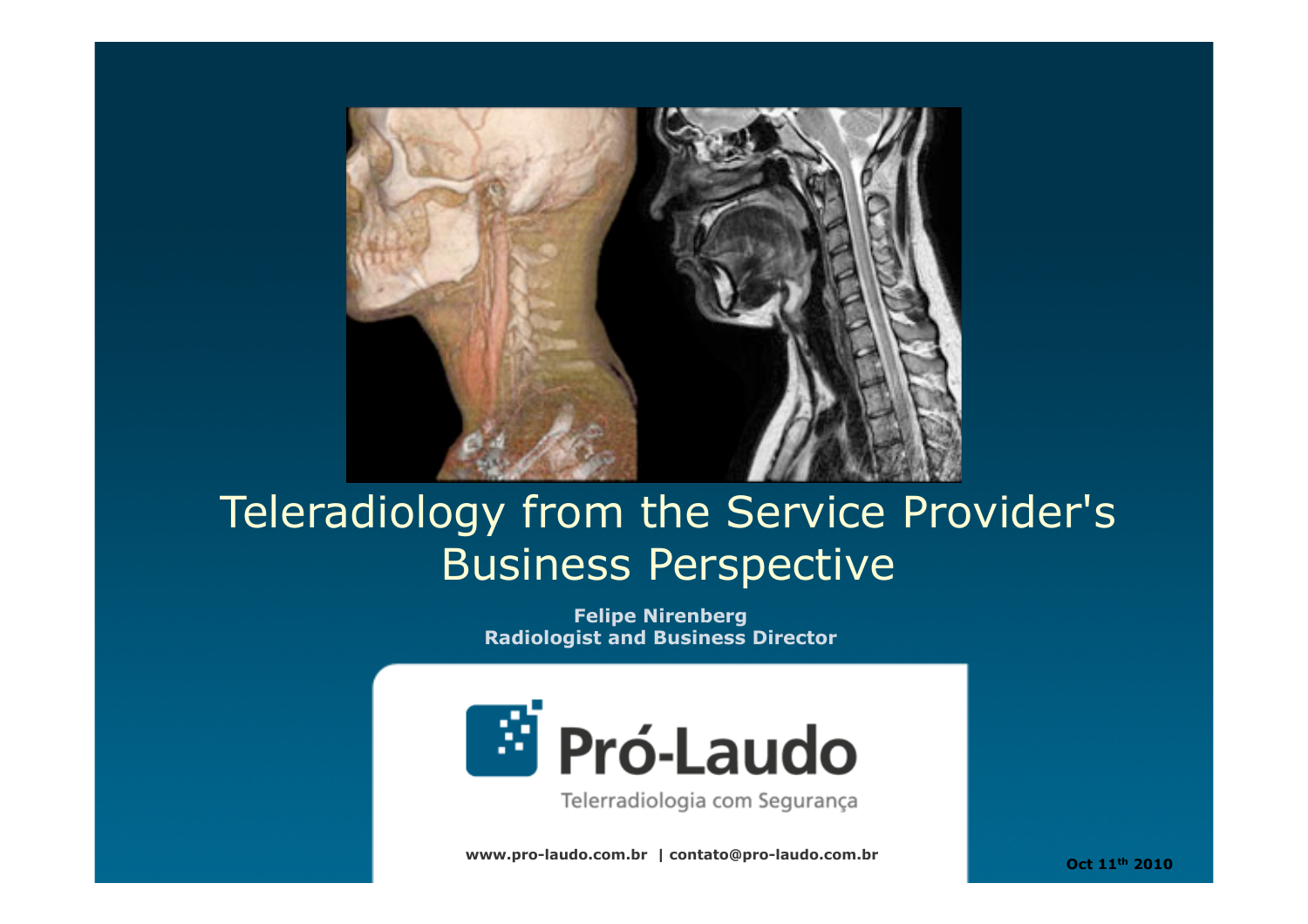# **CT and MRI installed base in Brazil**



**Source: CNES, August 2010; DATASUS**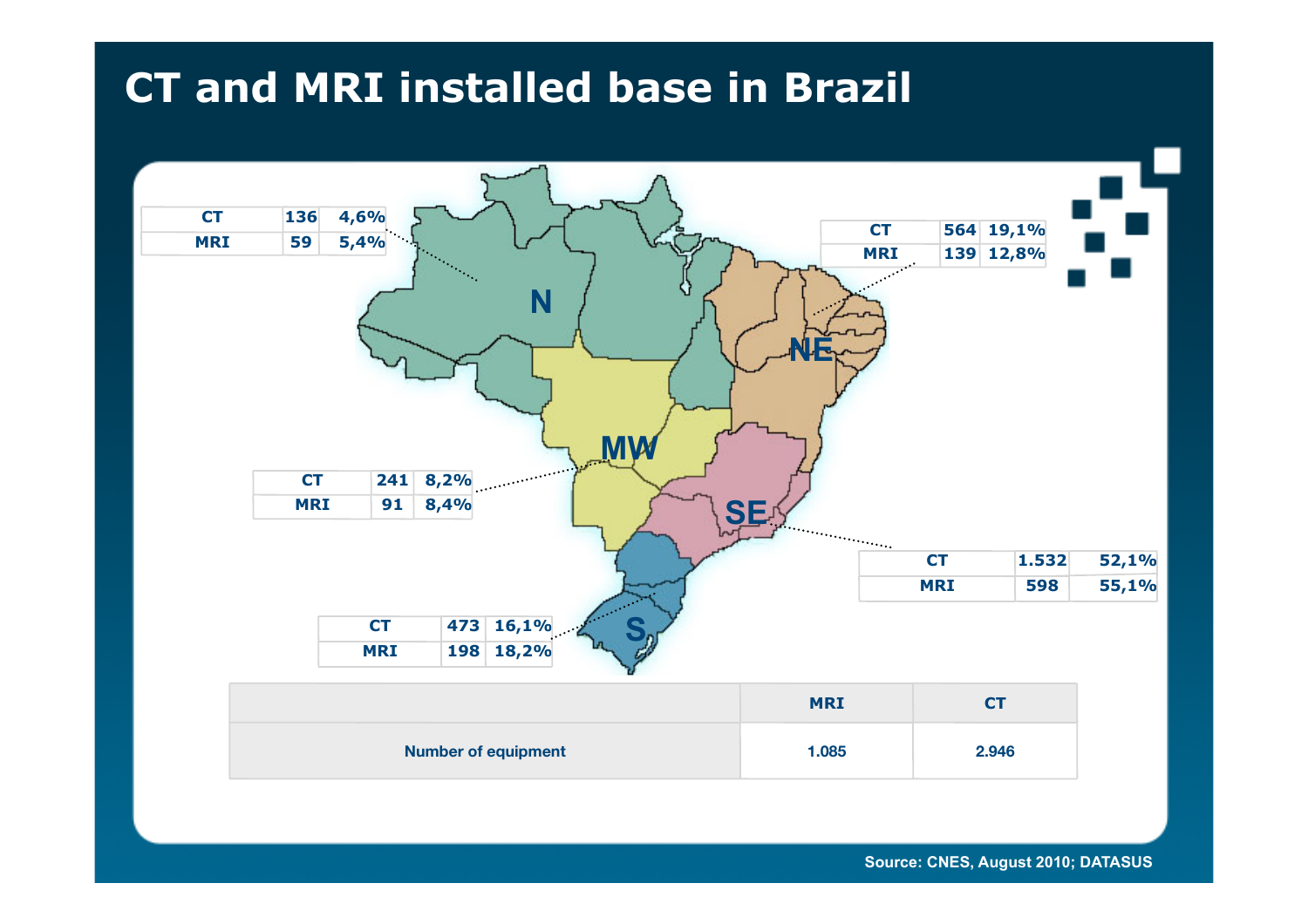# **Modalities growth (%)**



**Source: CNES, August 2010; DATASUS**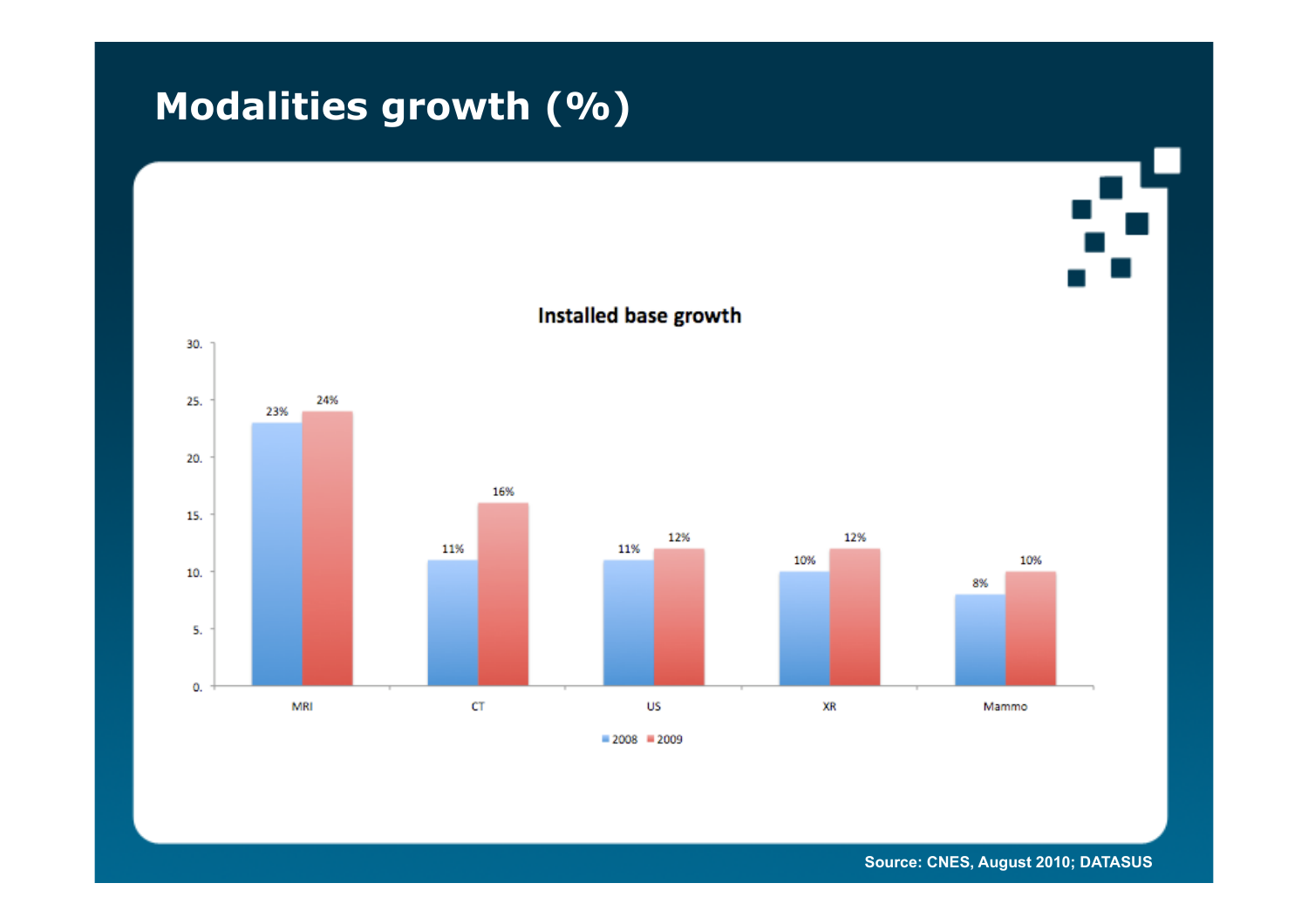# **Main challenge in the radiology market**

- **Increased demand for radiologists due to growth in** the number of studies
- 

- "Gap"
- **Increasing complexity of studies analysis**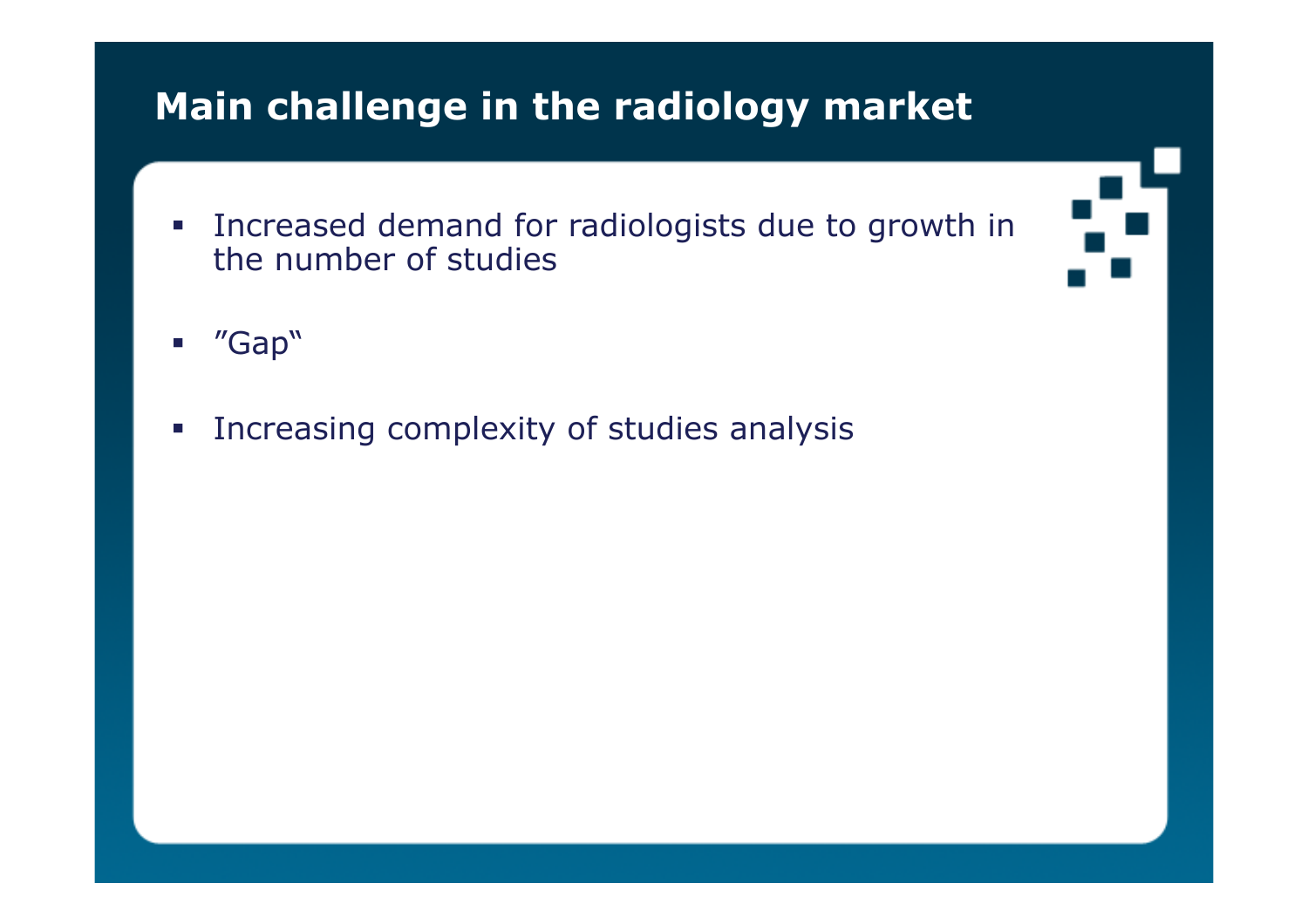- **Imaging center Hospital**
- Rio de Janeiro countryside
- **180.000 inhabitants**
- 2 radiologists 63 years old and 65 years old
- **Situation:** 
	- Emergency reports analyzed only by the ordering physician

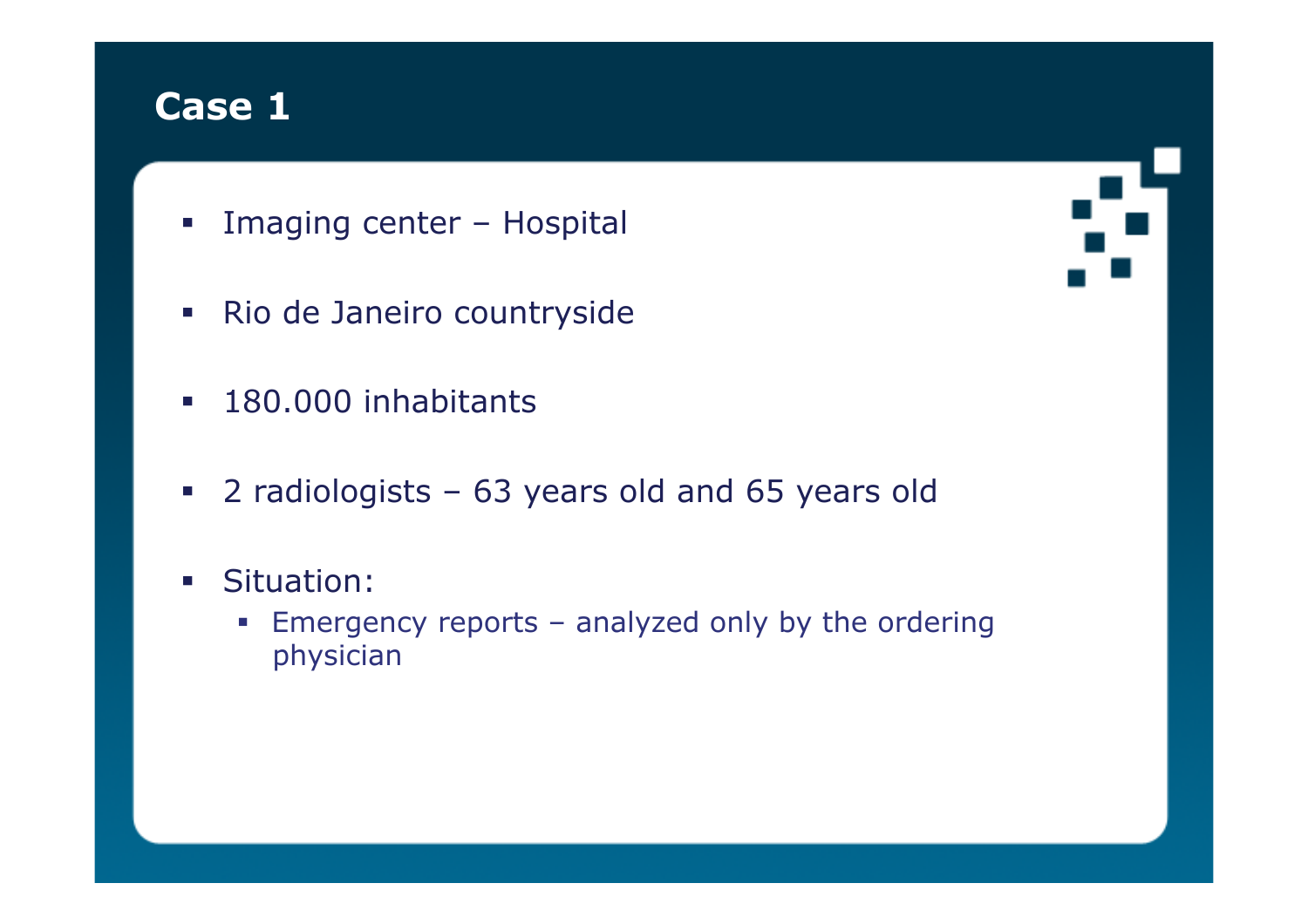- **Outpatient imaging center**
- **Example 2 Capital of Northeast's small State**
- **750.000 inhabitants**
- 3 radiologists
- **Situation:** 
	- CT and MRI reports taking 7 days to be delivered

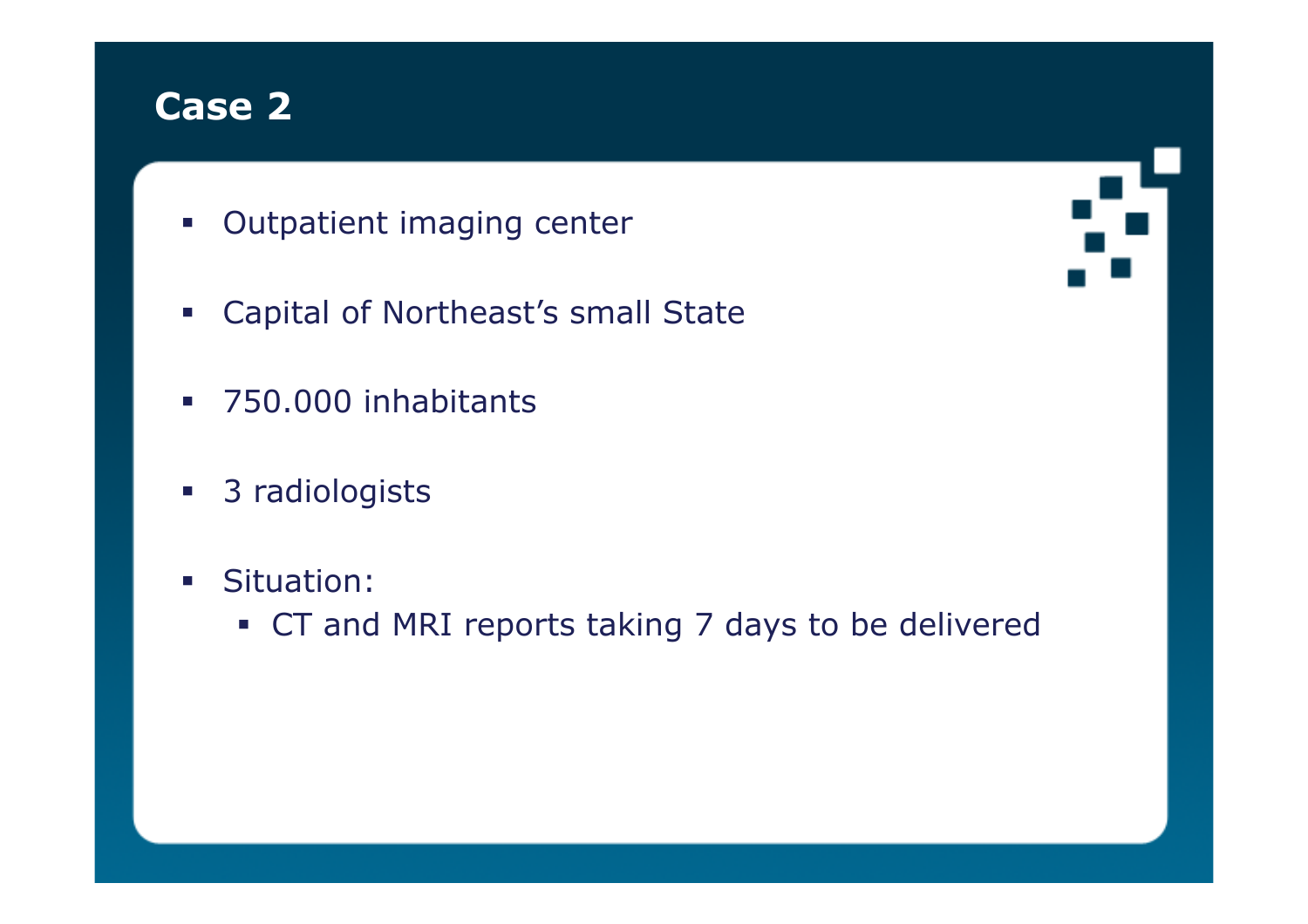- **Outpatient imaging center**
- **Paraná countryside**
- **200.000 inhabitants**
- **6 radiologists**
- **Situation:** 
	- **Heart and breast MRI patients sent to closest** reference center – 220km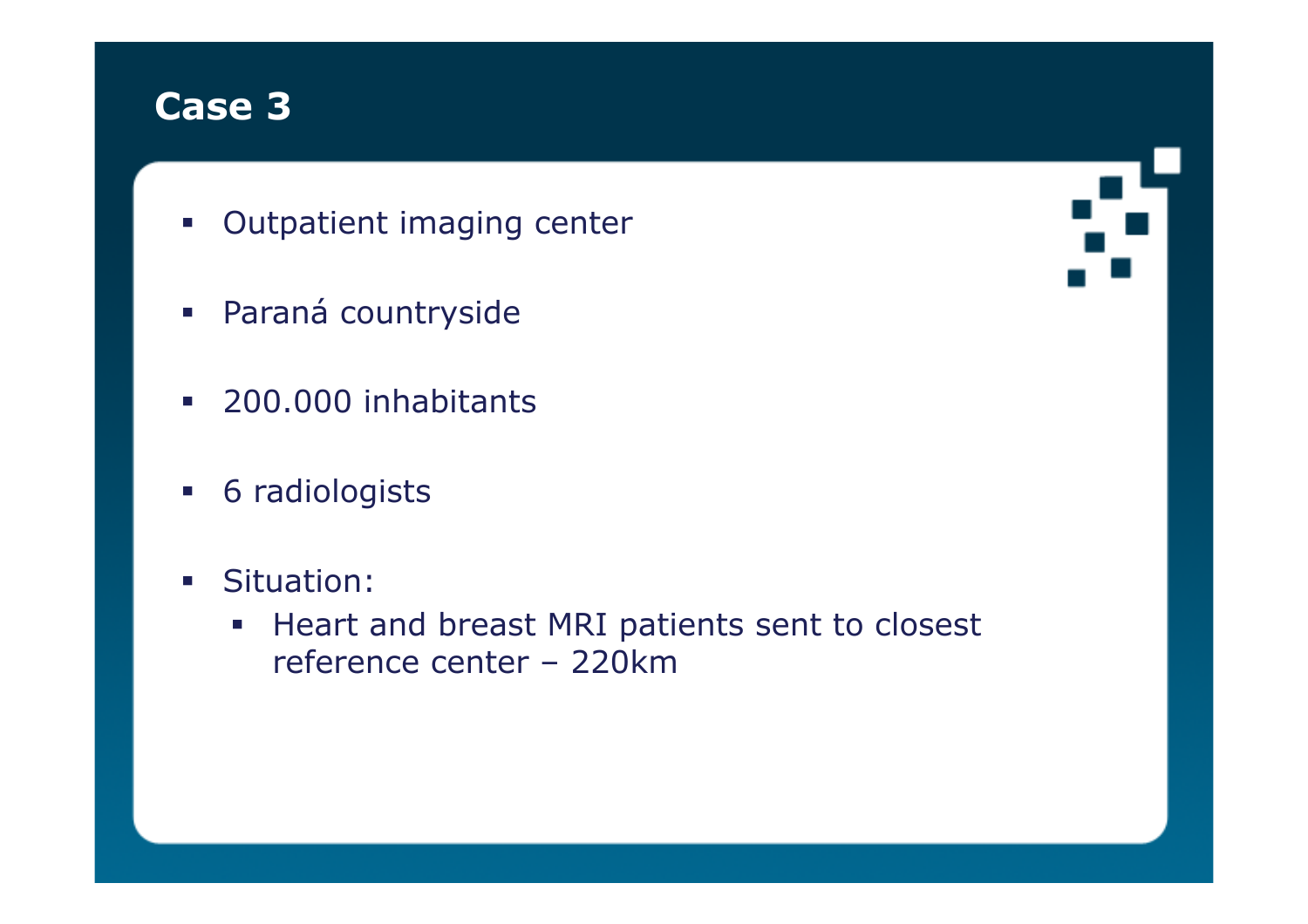- **Before Pró-Laudo:** 
	- **Emergency studies** 
		- $\checkmark$  Analyzed only by ordering physician
- After Pró-Laudo:
	- **Emergency studies** 
		- $\checkmark$  Report delivered TAT 40 minutes



#### Number of emergency studies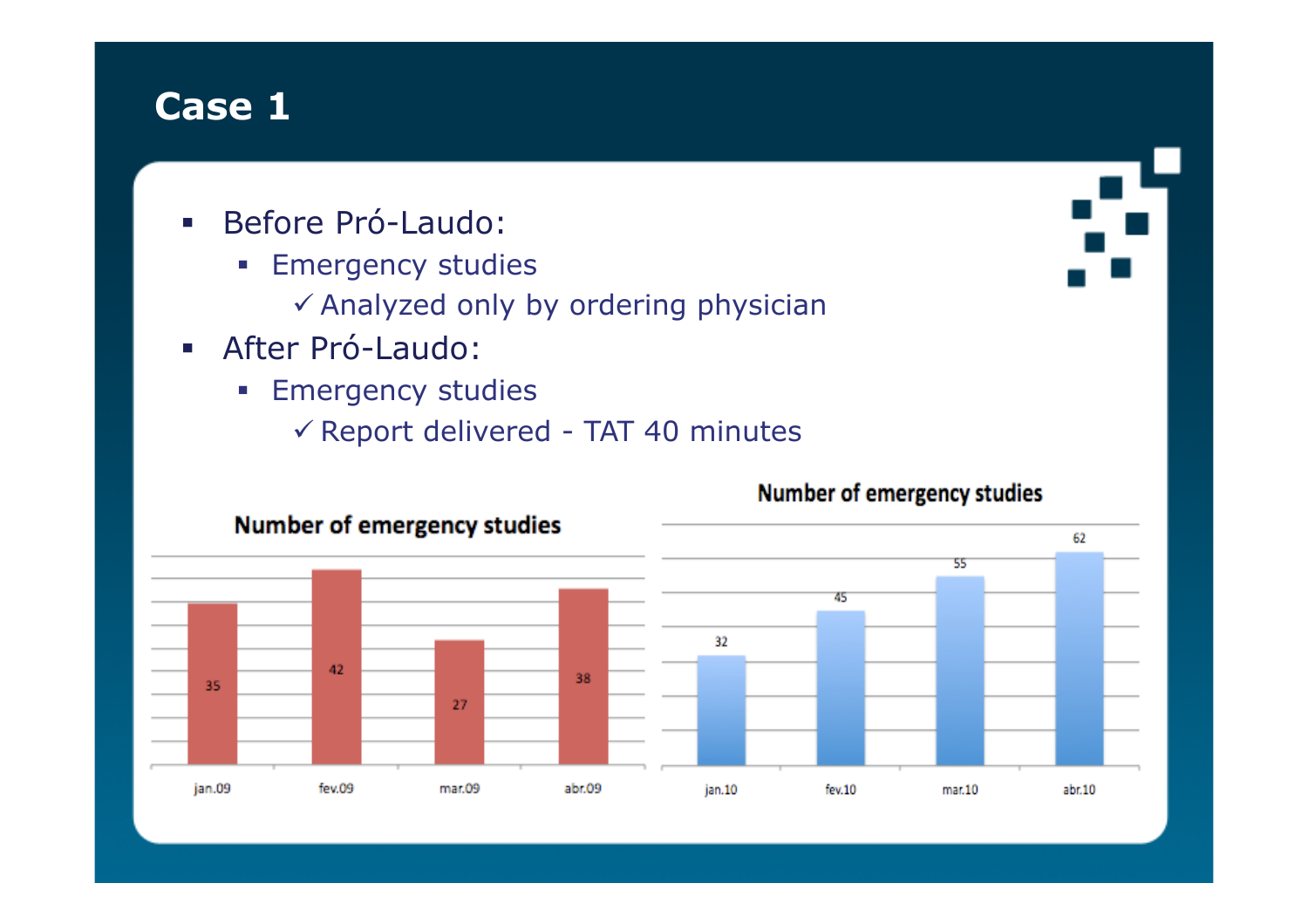- Before Pró-Laudo:
	- CT and MRI reports 7 days to be made
- After Pró-Laudo:
	- Reports delivered TAT 27 hours
	- Result:
		- $\checkmark$  Better meet the demand
		- $\checkmark$  Investment on a new MRI equipment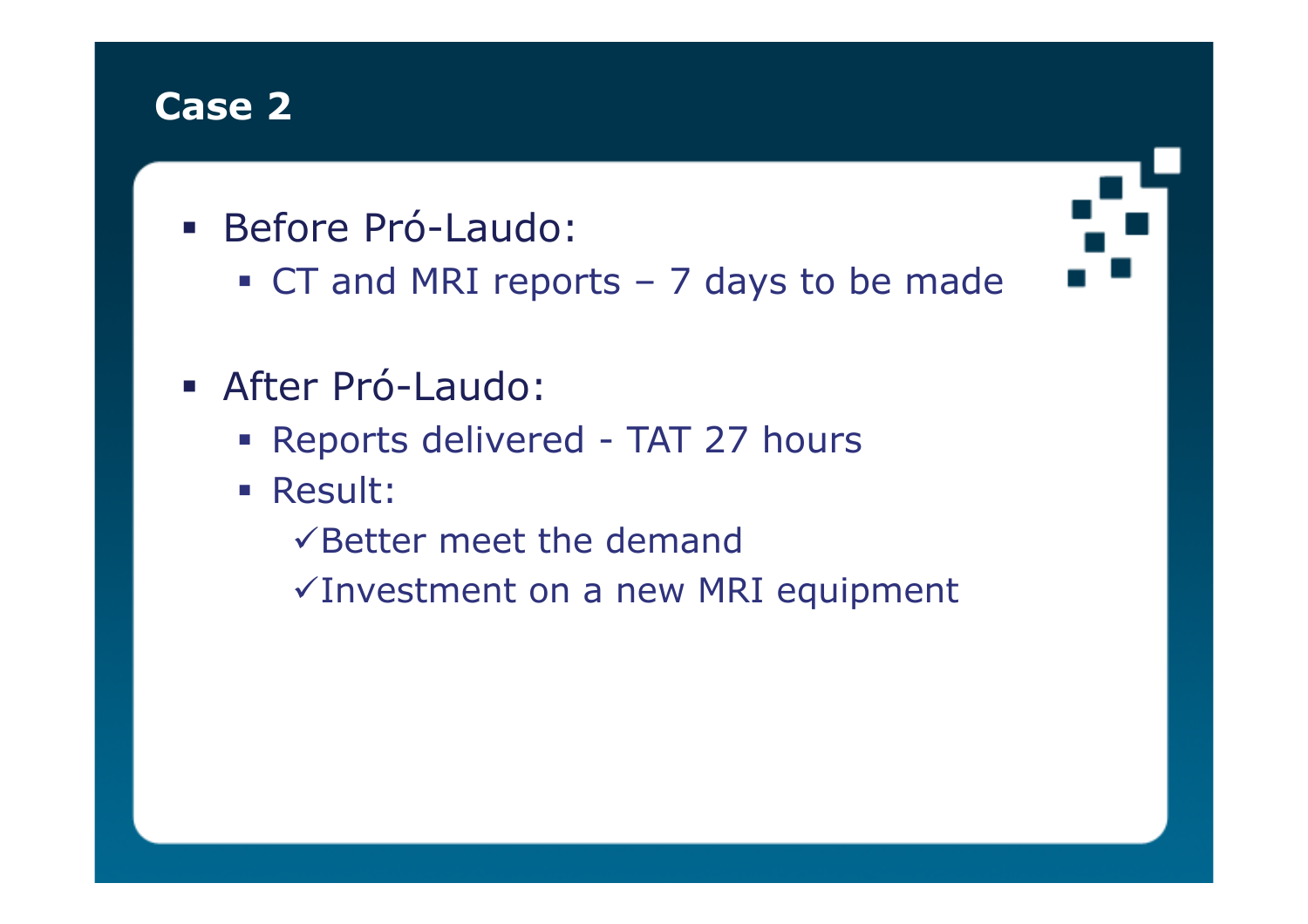- Before Pró-Laudo:
	- **Heart and breast MRI patients sent to** closest reference center – 220km
- After Pró-Laudo:
	- Heart and breast MRI reports delivered TAT 48 hours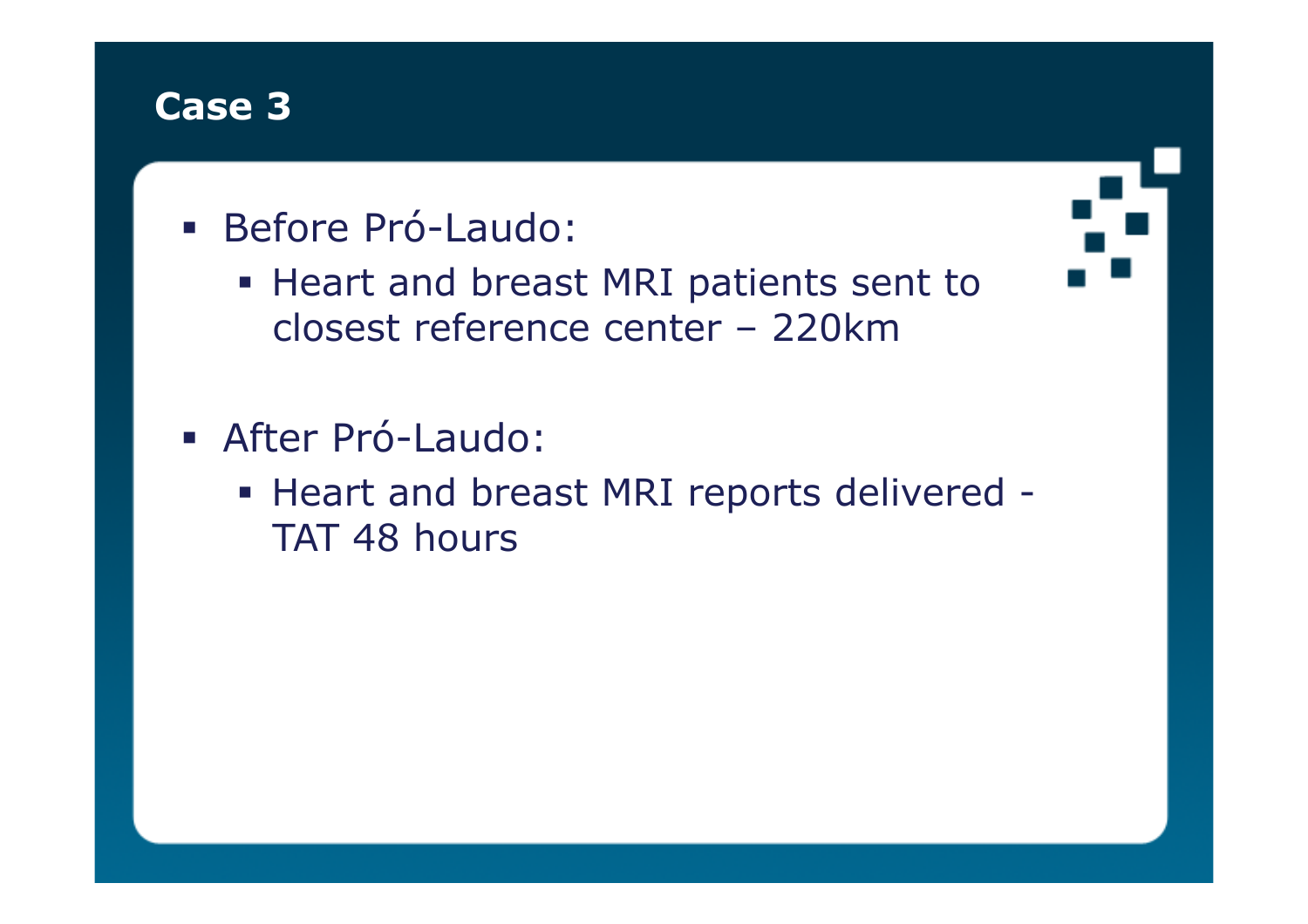# **Service stage pyramid**

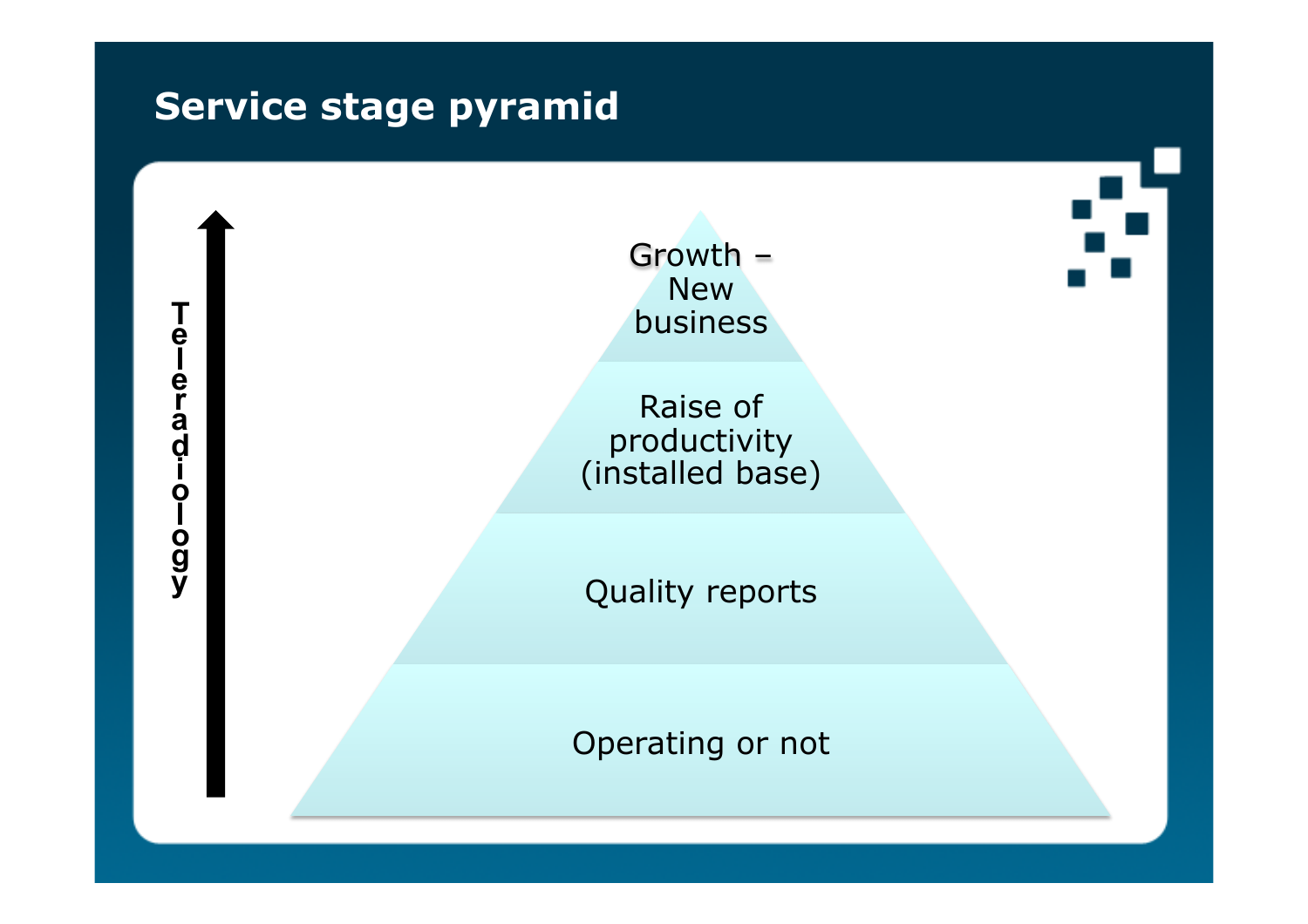# **Brazil – Present situation**

**Example 1 Less than 5% radiology services using** teleradiology

- **Green market**
- **Few professional companies lot of** freelancers and adventurers
- 95% are final reads market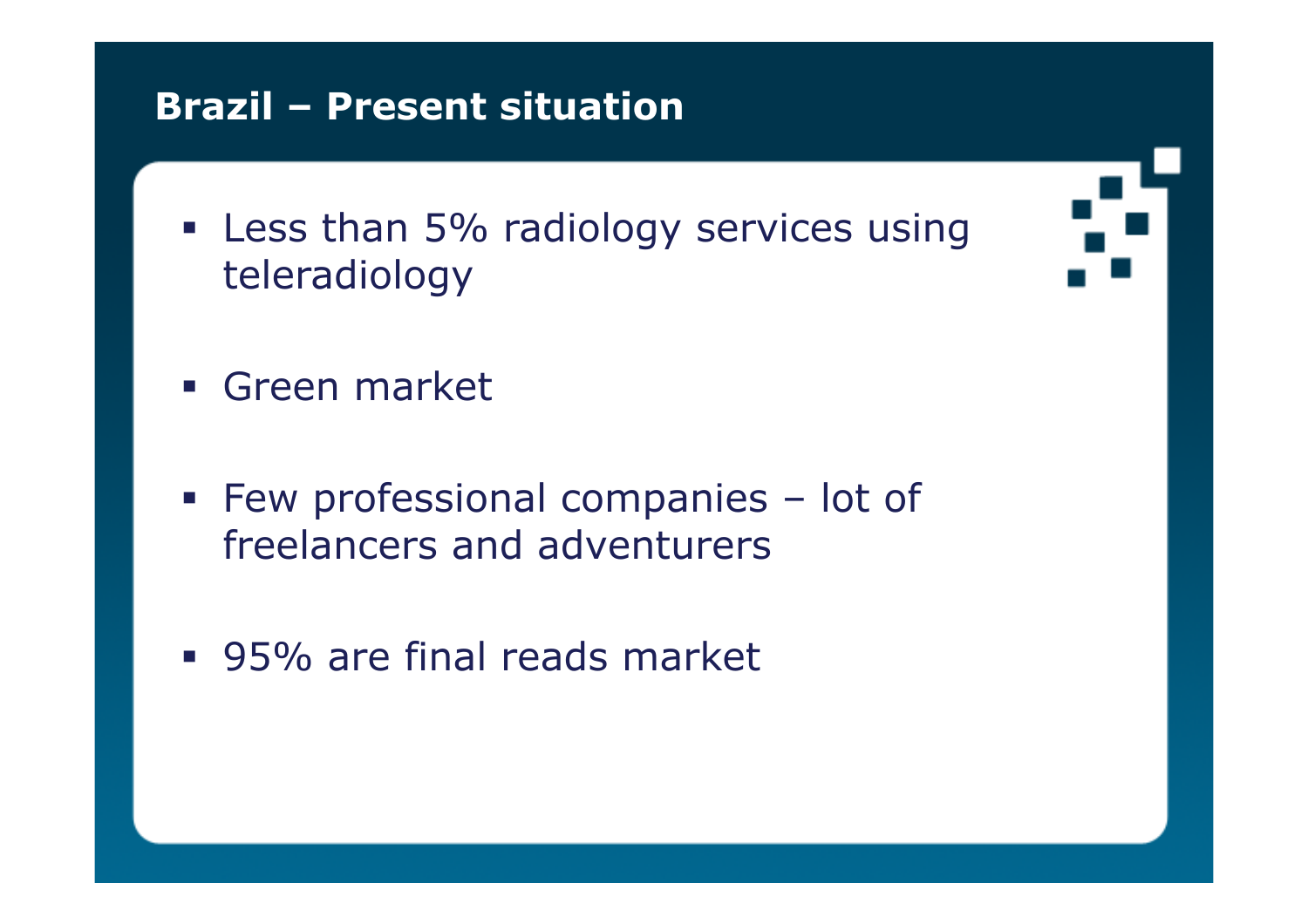# **Caution when choosing a provider**

- Radiologist team
- SLA
- **F** Technology and security
- **Support**
- Contract legal aspects